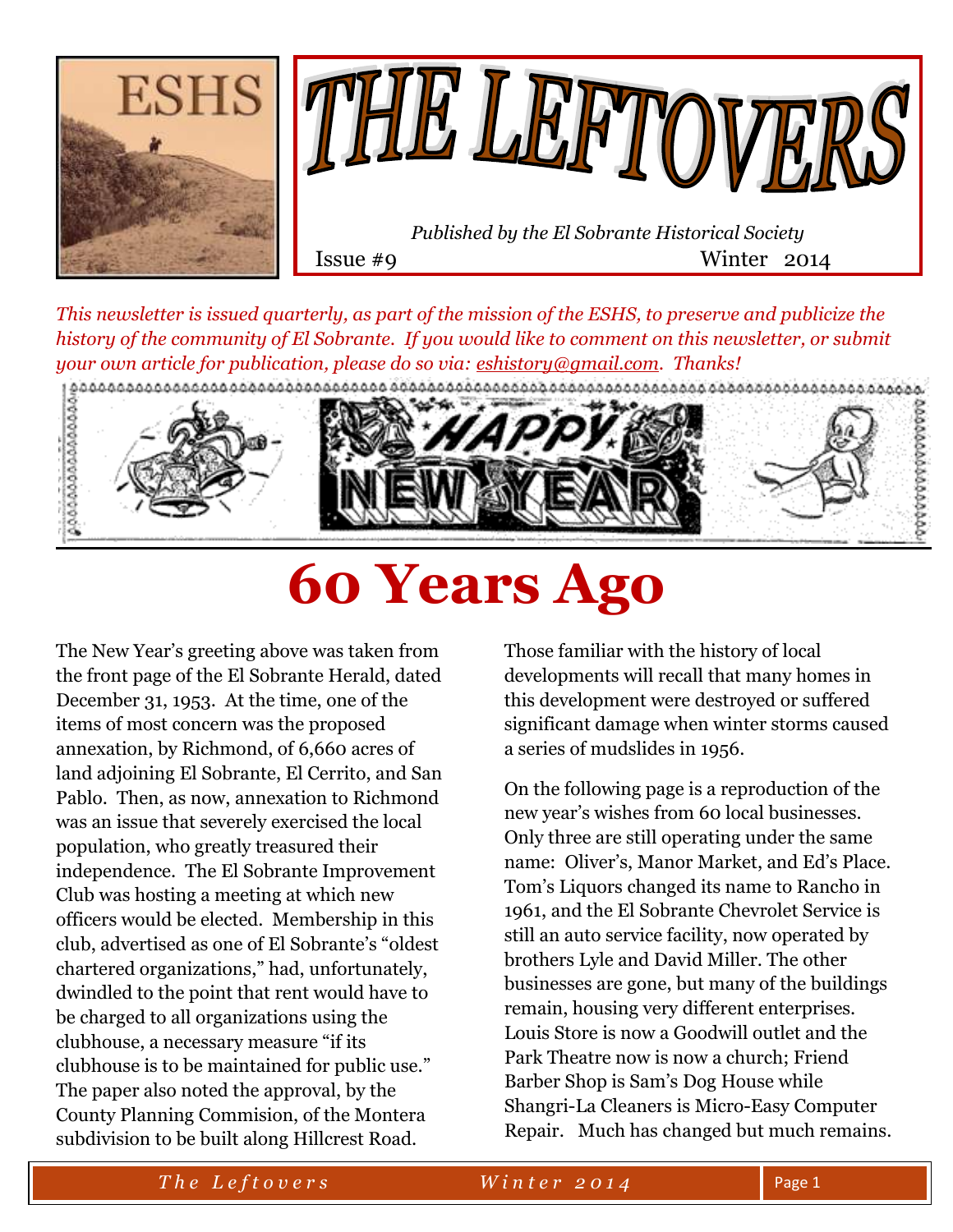|                                                                                                                   | $\mathbf{D} \setminus$<br><b>AP</b><br>from the Friends & Merchants of El Sobrante                     |                                                                                                       | NEW                                                                                                     | <b>YEA</b>                                                                                   |                                                                                                                         |
|-------------------------------------------------------------------------------------------------------------------|--------------------------------------------------------------------------------------------------------|-------------------------------------------------------------------------------------------------------|---------------------------------------------------------------------------------------------------------|----------------------------------------------------------------------------------------------|-------------------------------------------------------------------------------------------------------------------------|
| EL SOBRANTE<br>PHARMACY<br>425 Melower Englis<br>Phone BEquan 2-0416<br>Preensiption Specialists                  | EL SOBRANTE<br>LUMBER<br>2310 Dam Road<br>Plette EEerra 2-3732<br>Gurdon Speny-Pers Woodcock           | HORSE SHOE CAFE<br>Appista Way & Schemate Ave.<br><b>Floore Ellence 4-3035</b><br>TOM and VIC         | MINNEY'S REAL ESTATE<br>451 Appless Way<br>Phone Milanus 4-3574                                         | PETE'S SHOE<br>REPAIR SHOP<br>5737 Dam Road<br>Please XXeres 3-4516<br><b>FETE KRIZEVICH</b> | BENINGER<br><b>BUS SERVICE</b><br>Dam Hoad & Road 28<br>Phone Allianni 3-2587<br><b><i>STSIKLL</i></b> SENIMBER         |
| TOM'S LIQUOR<br>1912 Door Road<br>Phone 3Excon 4-0397<br><b>PETE ond MINERVA</b>                                  | EL SOBRANTE FEED<br>4036 Days Road<br>Phone EEocon 2-2502                                              | <b>PARK THEATRE</b><br><b>Hillstreet &amp; Dom Road</b><br>Phone Eliston 4-7747<br>DICK JERA, Manager | <b>CARRINGTON'S</b><br>GARAGE<br>9025 Apples Way<br><b>Floor EDoces 5-8303</b><br><b>BUD CARRINGTON</b> | TRIO CLUB<br>2372 Dam Road<br>Phone BEacon 2-0770<br>IRA und DOROTHY                         | <b>HILITOP SERVICE</b><br>413 Apples Way<br>HORM DEAM                                                                   |
| MODEL LAUNDRY<br>4320 Dem Rood.<br>23rde Blocus 4-0300<br>MR, and MRS, MORGAN                                     | <b>MANOR MARKET</b><br>535 Manur Bood<br>Phone Silveres 2-7582<br>FEE'S one GENET                      | BENNETT'S PHARMACY<br>4100 Dom Nood<br>Phone Silacan 2-6122<br>We Give S&K Green Stamps               | PETE'S CLUB<br>4081 Dates Board<br>Phone SEouse 5-2002                                                  | FRIEND BARBER SHOP<br><b>3917 Dens Road</b><br>ALBERT and AL OLIVA                           | HILLTOP MARKET<br>4500 Lu Falcana<br>Fhose Elianea 5-1052<br><b>DICK LUTS</b>                                           |
| EL SOBRANTE<br>POULTRY<br>3575 Dom Rood<br>Phone RDoom: 2-8353<br>ANGELO RIGGIO                                   | EL SOBRANTE<br>CHEVROLET SERVICE<br>4040 Date Road<br>Phine SEauso 5-1270<br>Jim Bergmon - Ken Hembros | <b>OLIVER'S SERVICE</b><br>4271 Dam Rood<br>Phone SEncan 4-4502<br><b>BILL OLIVER</b>                 | FERRELL'S<br>SERVICE STATION<br>4060 Dam Band<br>Phone Billecon 4-2076<br>CABL FERRELL                  | <b>RAY'S MARKET</b><br>4078 Done Road<br>Phone Billeoux 0-9932                               | LEE'S VARIETY<br>3035 Dear Road<br>Phone Bibecon 3-0081                                                                 |
| LAUNDROMAT<br>4158 Applan Woy'<br>Floor Skaces 2-3215                                                             | SHANGRI-LA<br><b>CLEANERS</b><br>3851 Date Road<br>Phone Eliscou 2-5880<br>"BUNGE" JONES               | <b>GRISSO MARKET</b><br>Apples Way & Schrotte Ave.<br>Plote Silecce 4-5645<br>ENNIE FRENCH, Mgr.      | EL SOBRANTE<br>SERVICE CENTER<br>Applisa Way & Schrente Ave.<br>Phone Milcoun 4-5735                    | <b>FOSTER FREEZE</b><br>3716 Dom Rood<br>Phone BEnone 3-1776<br>MR. 684 MRS. CORYELL         | ADA'S WHITE HOUSE<br>FOUNTAIN<br>9750 Dain Road<br>Plumo Ribecon 4-8562<br><b>ADA sed PAT HOWARD</b>                    |
| RICHMOND FARM<br><b>CREAMERY</b><br>4100 Dem Road                                                                 | <b>IVANART PAINT</b><br>LOCKE HARDWARE<br>5817 Dom Road<br>Phoby Siteren 4.0004                        | EL SOBRANTE<br>FOUNTAIN<br>4154 Applats Way<br>Phone BEston 4-2371<br><b>JOHN MACHETTA</b>            | LOUIS STORE<br>3738 Dons Road<br>Phone 35cores 2-9709                                                   | WILLIAMS BROS<br>MEAT<br>3750 Dens Road<br><b>CLouis Store)</b><br>Fireira Atlantes 2-0700   | STAR LIQUOR<br>2703 Dam Road<br>(Louis Store)<br>Fluore BEarces 2-9799                                                  |
| LOVE'S VARIETY<br><b>STORE</b><br>0930 Date Rook<br>(Adjoining Louis Store)<br>MR. & MRS. LOVE                    | MOORE'S AVIARIES<br>100-22sd St -- Richaread<br><b>BE, 4-6576</b><br>BE: 3-4533                        | G&G PET SHOP<br>4041 Days Bood<br>Phone BEcces 2-4533                                                 | <b>RANCHO FEED</b><br>4955 Applan Woy<br>32com 4-9674<br>Mr. and Mrs. Bessill                           | JOHN J. PIERCE<br>907 Mandsmald Ave.<br><b>Richissond, Culifornia</b>                        | GREENDALE'S GARAGE<br>& ASSOCIATED SERVICE<br>1981 Data Need<br>Fhone \$Econa 2-5347<br><b>XD &amp; KEYIN GREEKDALE</b> |
| <b>RALPH'S BODY</b><br><b>&amp; PAINT SHOP</b><br>3551 Dans Rood<br>Floane SEarces 4-7708<br><b>BALFIE FABBAR</b> | <b>CLAAR'S CHEVROLET</b><br>480 - 23rd Street<br><b>EDame 4-0422</b><br>Richtsend, California          | BERT'S<br><b>TEXACO SERVICE</b><br>2020 Demi Rond<br>Phone SEquas 2-\$596<br>SERT FOTTS               | SAN PABLO<br>MOTOR MOVIE<br>Highway 40 & Dam Bood<br><b>Bitsova 5-4300</b>                              | <b>IVAN GOYAK</b><br>Superviser<br>1560 Macdenald Avenue<br>Bichmend, Colifornia             | <b>GARDEN CRAFT</b><br>4980 Applice Way<br><b>Milanea</b> 3-1100                                                        |
| POOR NELSON<br>Builder of Bobler 540 Burgers<br>2035 Dam Need-                                                    | OVA'S BEAUTY SALON<br>3475 Eleits Hood<br><b>OVA BISHOP</b>                                            | <b>HOWARD BIELE</b><br>CONSTABLE<br>Costes Hench Rood<br><b>Billeonn 3-0195</b>                       | EL SOBRANTE<br>HARDWARE<br>4038 Date Road<br>KLMER SAWQSCH                                              | <b>RALPH'S SHOE CORRAL</b><br>4160 Applem Way<br>3Eacong 5-3545<br>Rolph White               | EARL & JIN'S<br>SHELL SERVICE<br>3521 San Poble Dem Book<br>SEacon 4-9771 . El debeunte                                 |
| EL SOBRANTE<br>HERALD BEE PRESS<br>3575 Dam Need<br>Phone Elloron 4-0004<br>ED GALLS                              | TRAVALINI<br>FURNITURE COMPANY<br>Mandensid of 19th St.<br><b>RICHMOND</b>                             | ACME TRANSFER<br>& STORAGE<br>5855 Door Rood<br>Phone SEacon 5-3185                                   | ED'S PLACE<br>5339 Dogs Road<br>Phone BRanns 2-6267<br>EDDEL JOHNNY, KD                                 | <b>J&amp;A HARDWARE</b><br>2420 Daim Road<br>Phreid 33 steen 5-5780                          | I Y 'S<br>706 Macdonald Ave.<br>Finns Bliases 2-7319                                                                    |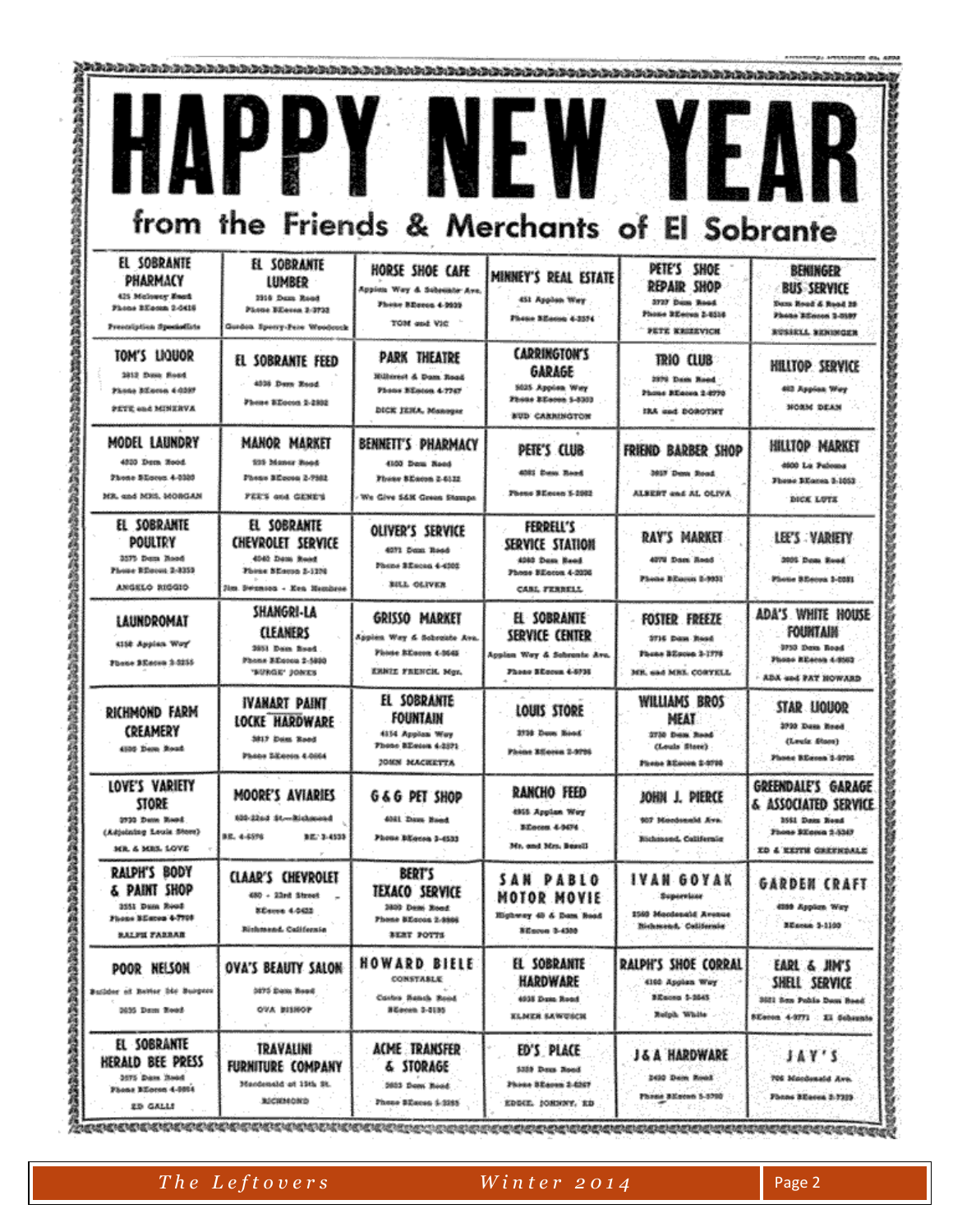## **The California Historical Radio Society** *Donald Bastin*

As a board member of the Contra Costa County Historical Society, past director of the Richmond Museum of History, and one of the founding members of the El Sobrante Historical Society, I thought that I was pretty familiar with the historical societies in our area. But I had never heard of the California Historical Radio Society, just a few miles away, in Berkeley. I first heard about it from Larry Drees, who lives along Wilkie Creek and who has been very helpful in assisting our creek restoration group, SPAWNERS, which has been creating a small instructional park near his property. Larry, it turns out, has been volunteering for years at CHRS, along with a dedicated group of (mostly) guys who love old radios and have a deep appreciation and affection for local radio history. I learned that they are a non-profit educational corporation, formed in 1974 "to promote the restoration and preservation of early radio and broadcasting." In addition, their goal is to "enable the exchange of ideas and information on the history of radio, particularly in the West, with emphasis on collecting, preserving, and displaying early equipment, literature, and programs." Sounded great to me, and I had to wonder that, being a history buff myself and having lived in the bay area all my life, I had never heard of these guys. In any case, Larry generous offered to take me on a tour of their museum/facility, which I happily accepted.



Larry and I met, in early September, at the society's home, which, appropriately enough,

happens to be the historic KRE radio station, built in 1937. The building is located at 601

Ashby Avenue in Berkeley, at the south end of Berkeley's Aquatic Park (if you get lost, just look for the tall broadcasting tower).



*Larry Drees, right. At left is Jim Bradt, expert cabinet restorer.*

The old radio station, I learned, was one of the first facilities built in California specifically for broadcasting, and has been transmitting AM signals for over 75 years. It was featured in the movie "American Graffiti" with radio personality "Wolfman Jack." The Society has been raising money for years to buy the old station and was hopeful of closing the deal recently, when, sadly, it was learned that the owner had other ideas. Thus a new location must be found. More of this in a moment.

CHRS began as a place for those who love old radios and radio equipment to share their knowledge and to repair and restore old sets. However, it has become much more. Around four years ago, the group merged with the Bay Area Radio Museum and its Hall of Fame. In

the words of President Steve Kushman (right), this merger brought to CHRS "thousands of audio clips and the bios and histories of our local radio personalities and the stations in which they worked." In



addition to the BARM archives, CHRS has acquired the assets of The Society of Wireless Pioneers (SOWP), an organization that represented telegraphic operators from the 1890 through the 1980s. Thus, CHRS has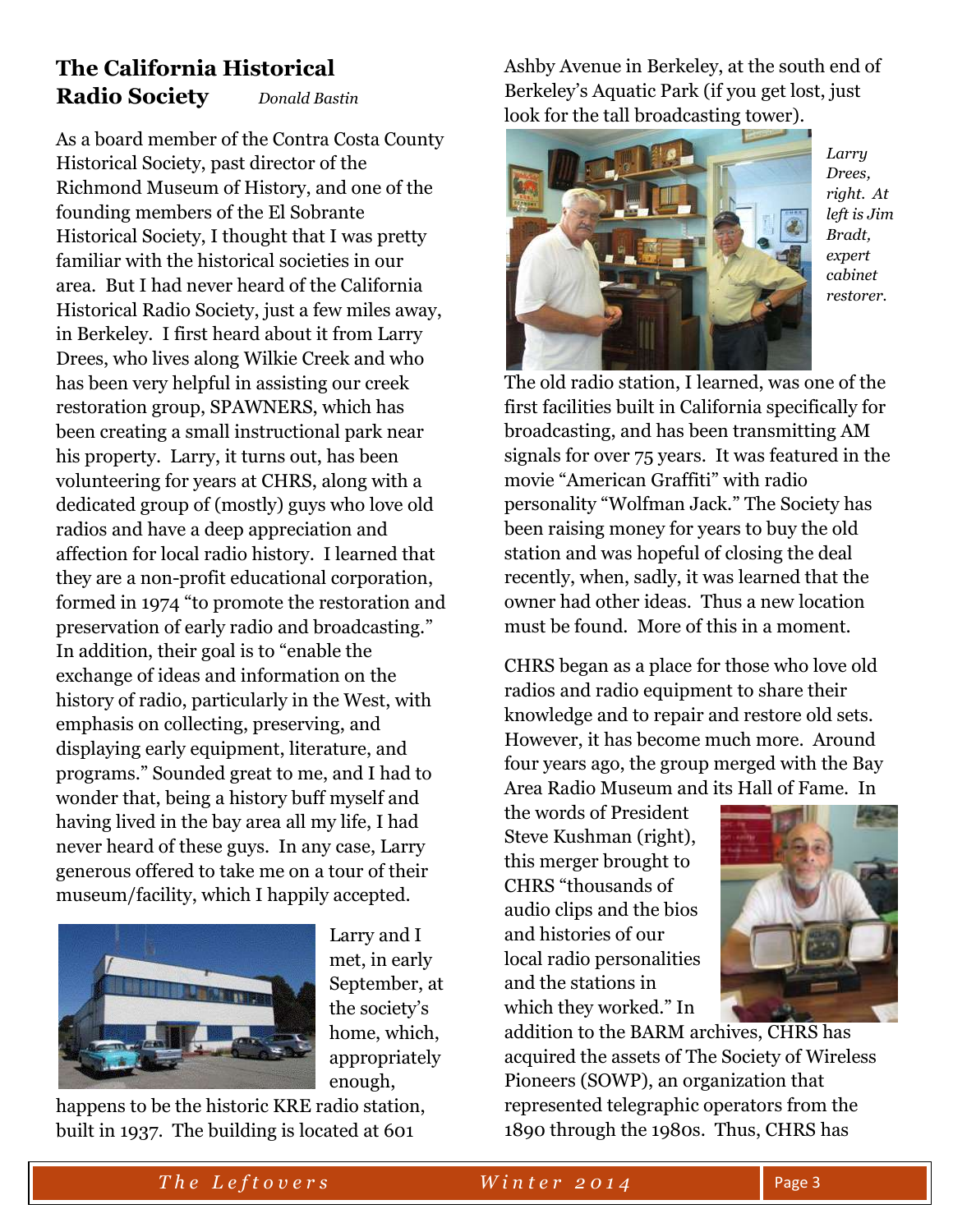become much more than a society of radio set collectors. It is **the** source for the local history of radio (and television) related information in the bay area.

But it is the old radio sets, lovingly restored, that captured my immediate attention. The radios are everywhere. The building is broken up into many small spaces and everywhere I turned there were more beautiful

sets. In addition to the old sets, the society has collected rooms full of written material, technical and cultural, spanning the entire  $20<sup>th</sup>$ century.



Not only is the history of radio covered, but



television as well (in fact there are several rooms set aside for old TV sets).

This is a tremendous resource for the radio collector and researcher. In addition to the written material, the society has collected

thousands of tubes and other radio parts, available for the restorer to use.



The expertise of the volunteers is also available.



The fellows in this picture are participating in a radio repair clinic. From left: Larry Drees, Cliff Farwell, Scott Robinson (V.P.), Seth Arp, guest, Stephen Hampel. Both members and non-members of the Society are free to bring in their old sets to work on and to receive expert guidance. Cliff Farwell is the winner of the 2013 radio restoration contest, while Scott Robinson is a guru of radio technology history.

For anyone interested in the history of broadcasting in the Bay Area, a visit to the California Historical Radio Society is a must. Even though their lease is up on their current site it may be possible to arrange a tour within the next few weeks. To get up-to-date information, take a look at their website, at **californiahistoricalradio.com.** The Society is currently negotiating for a lease on a building in Alameda (they had considered a building in El Sobrante, but it turned out to be unsuitable). As soon as they are up and running in the new site, we will let you know.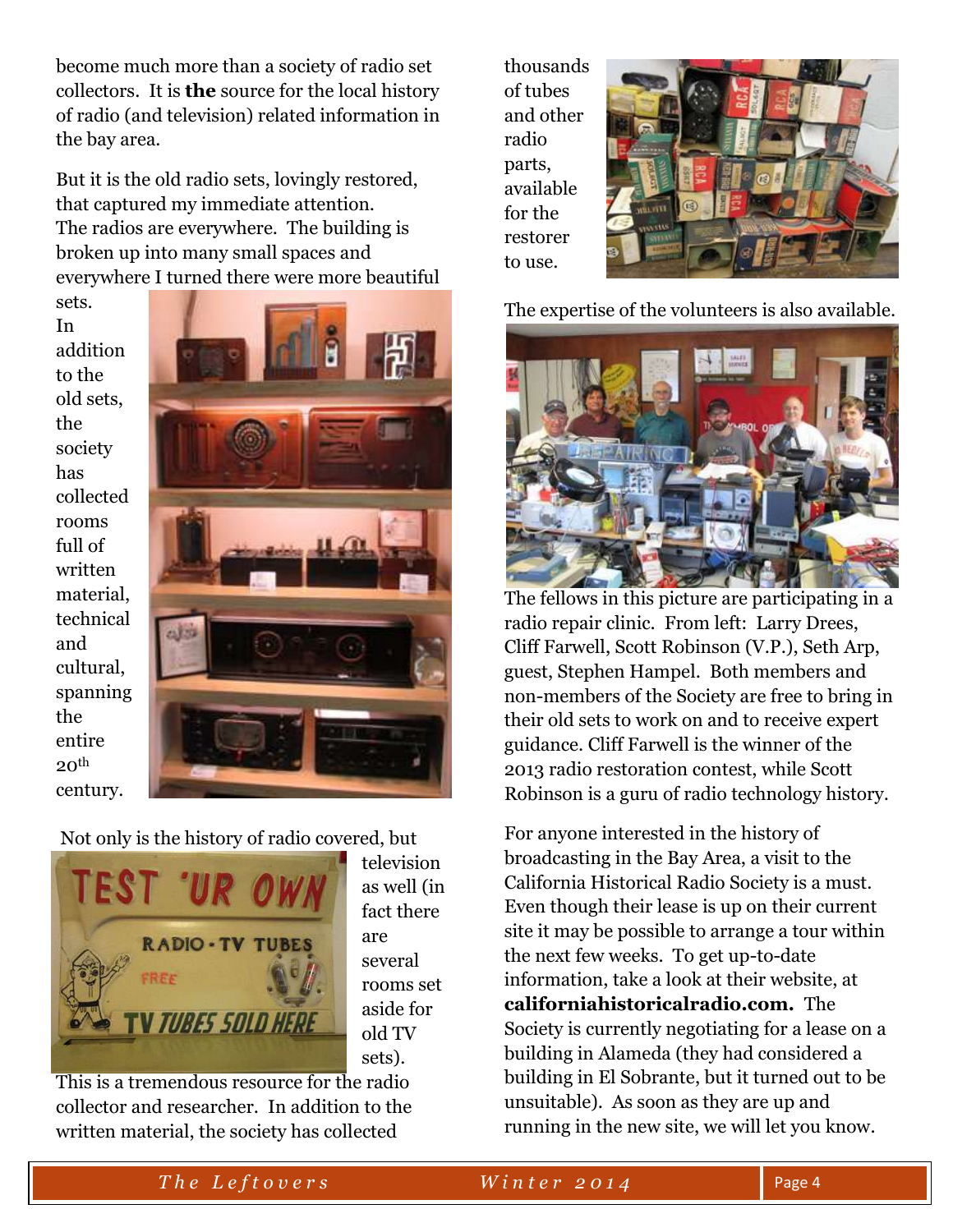#### *Remembering . . .* **Karen Mason**



As many of you know, local resident and long-time teacher at De Anza High School, Karen Mason passed away just shy of the new year, on New Year's Eve. Karen graduated

from De Anza in 1964 and went on to teach there for 35 years, making a huge impact on many of the students she mentored, and earning for herself the title of "Mother De Anza." She had an amazingly busy career, teaching English, journalism, debate, drama, advised the Rotary Interact Club, and, as part of the "Close-UP" program, chaperoned students on trips to Washington D.C. In her honor, the West Contra Costa School District named the De Anza High language arts building Mason Hall.

On January 9, the West County Times honored Karen as a "Hometown Hero," for her contributions to the El Sobrante community. The following is a quote from Karen:

*"I like to think the Lord gave me the gift of a loving heart, so that's what I can give back to the world. I used to tell my students, 'you have choices every day. Are you going to look for your best attitude?' It's really not hard to step across the path to kindness. What everyone gives back is the great gift."*

A celebration of Karen Mason's life will be held at El Sobrante United Methodist Church, February 15, at 11 a.m. The church is located at 670 Appian Way.

#### **ESHS SPONSORS TIME CAPSULE**

*Maurice Abraham*

El Sobrante Library's 100th Anniversary time capsule is being proudly sponsored by your Historical Society. The Society funded the purchase of the \$150 transparent time capsule using proceeds from the sale of member Donald Bastin's book, "El Sobrante, a Photographic History" published by Arcadia Press and available through the Historical Society, several local merchants, Barnes and Noble and Amazon .com.

The Historical Society is gathering a wide range of items for the capsule that are representative of El Sobrante in 2013. Because the time capsule will not be opened for 50 years, the changes in El Sobrante should provide a dramatic contrast. Included are ads and restaurant menus from local businesses, the El Sobrante photo history book, a 2013 Historical Society calendar, various organization newsletters and other local print material and a USB flash drive loaded with a few hundred community photos. We can't help but wonder if technology in 2063 will be so far advanced that people will have to research historic data just to figure out what the flash drive device is.

The Contra Costa County Library system celebrated its anniversary with events throughout 2013. The El Sobrante library began in 1938 as a small "station" library in the home of Blanche Burg. When Mrs. Burg took on a war job in 1943, the library was without a home until 1949 when it reopened in the Mitchell Building at 449 Valley View Road. The current full-service library at Appian Way and Garden Road opened in 1961. Current Librarian, Ian Richards, sought the Historical Society's sponsorship because of the organization's past involvement in the anniversary celebration, including producing a video presentation of the County Library system history.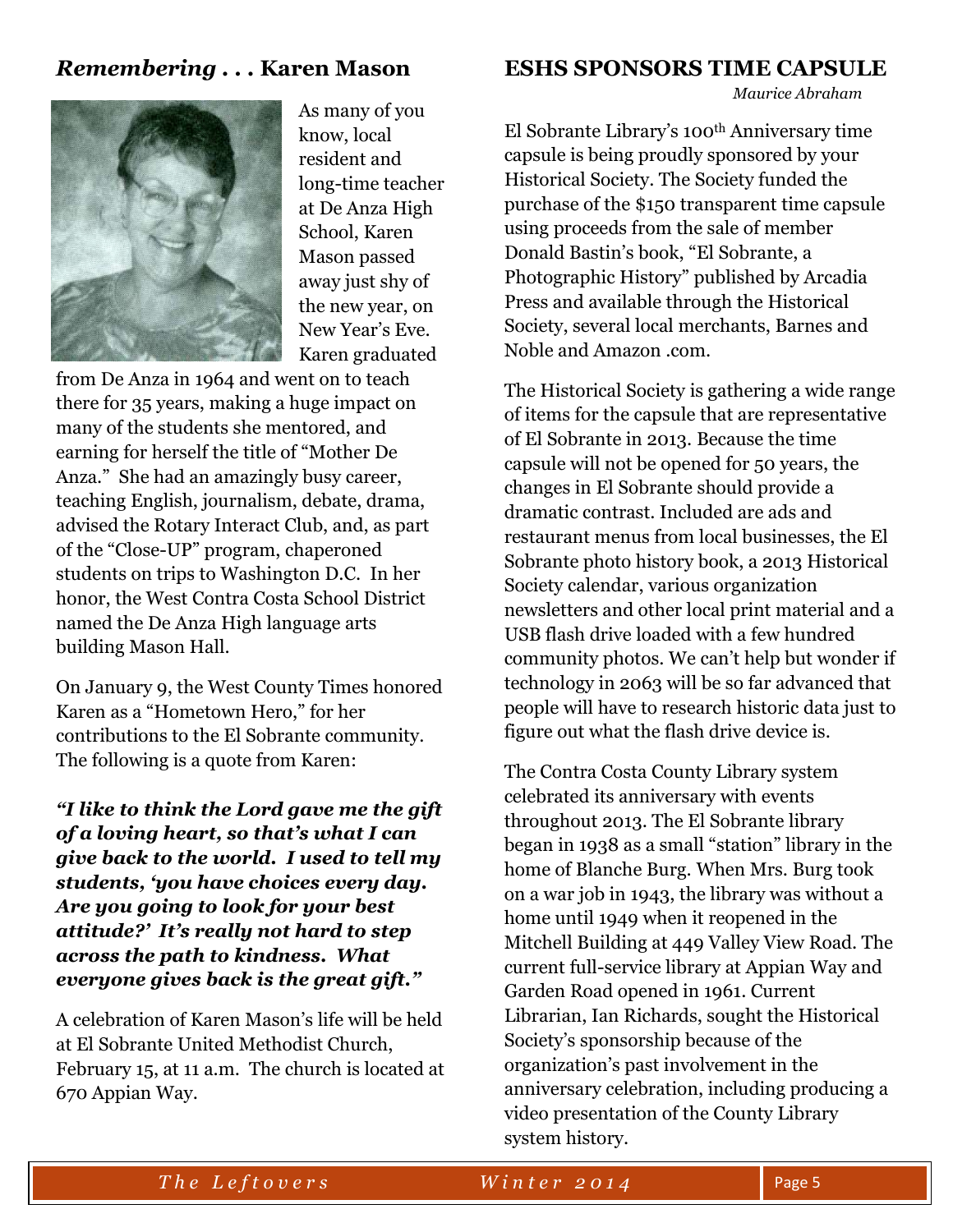Once filled, the transparent time capsule will be placed on permanent display in the library, to remain sealed for the next 50 years. We can only imagine how today's El Sobrante will be perceived by its future residents a half-century from now.

#### **AN AMAZING E-BAY PHOTO FIND** *Maurice Abraham*

My monitoring of the ebay auction site proved unexpectedly successful recently, not only for the El Sobrante Historical Society, but for me personally. I periodically do a global "El Sobrante" search on ebay.com watching for items of possible interest to the Historical Society, and have come up with a few interesting finds. However, I could never have foreseen this most recent find and the ironic path that led me to it.

On this particular day I had logged onto ebay in search of classic auto parts. Like all on-line consumer sites, ebay tracks visitor interests and alerts the visitor of anything that might relate to those interests. This visit was no exception. A pop-up ad suggested I might be interested in a wooden El Sobrante sign. Although I wasn't specifically interested in the sign, I was curious if it was made by a local sign company I knew of, so I 'clicked' on the ad and was taken to a page that showed listings of numerous other El Sobrante related items.

Among those items was a group of five vintage photographs with the seller's caption, "Pinole, CA House, John Street, El Sobrante Children". Curious, I opened the seller's page to view the photos, wondering if they'd be of interest. When I saw the second photo, one of four young boys and a home behind them, I was in disbelief. I thought,"that looks like our old house, but this says Pinole CA House". My next thought was, "Maybe it just looks like ours". On closer examination though I realized that, in fact, it was the Santa Rita Road house I'd grown up in! Now, there was absolutely no doubt in my mind.

I also discovered that the same seller had twelve more photos listed under the caption "El Sobrante, CA Houses, Family, Boys, Girls, Car, Fisherman". I immediately purchased all the photos using PayPal, and was notified they were shipping the very next day. Two days later I received the shipment and hurriedly opened the package. I still did not realize the full extent of this find.

As I browsed the old photos, all dated between 1946 and 1948, I was shaking with excitement, then flooded with disbelief. Of course, the photo of the old house was the first I went to. Turning the photo over I saw written on the back the names of the four boys in the photo. Realizing they were all kids I grew up with only added to my state of disbelief! One was my best friend in those days, Frank Ketchum!



*Santa Rita kids at play, ca. 1948. Top down, Frank Ketchum, Terry Pickett, Skip Ketchum (left) and unnamed (right). The home in the background surrounded by the white picket fence is the home I grew up in. All three of the homes in the photo have since been demolished and replaced by newer homes.*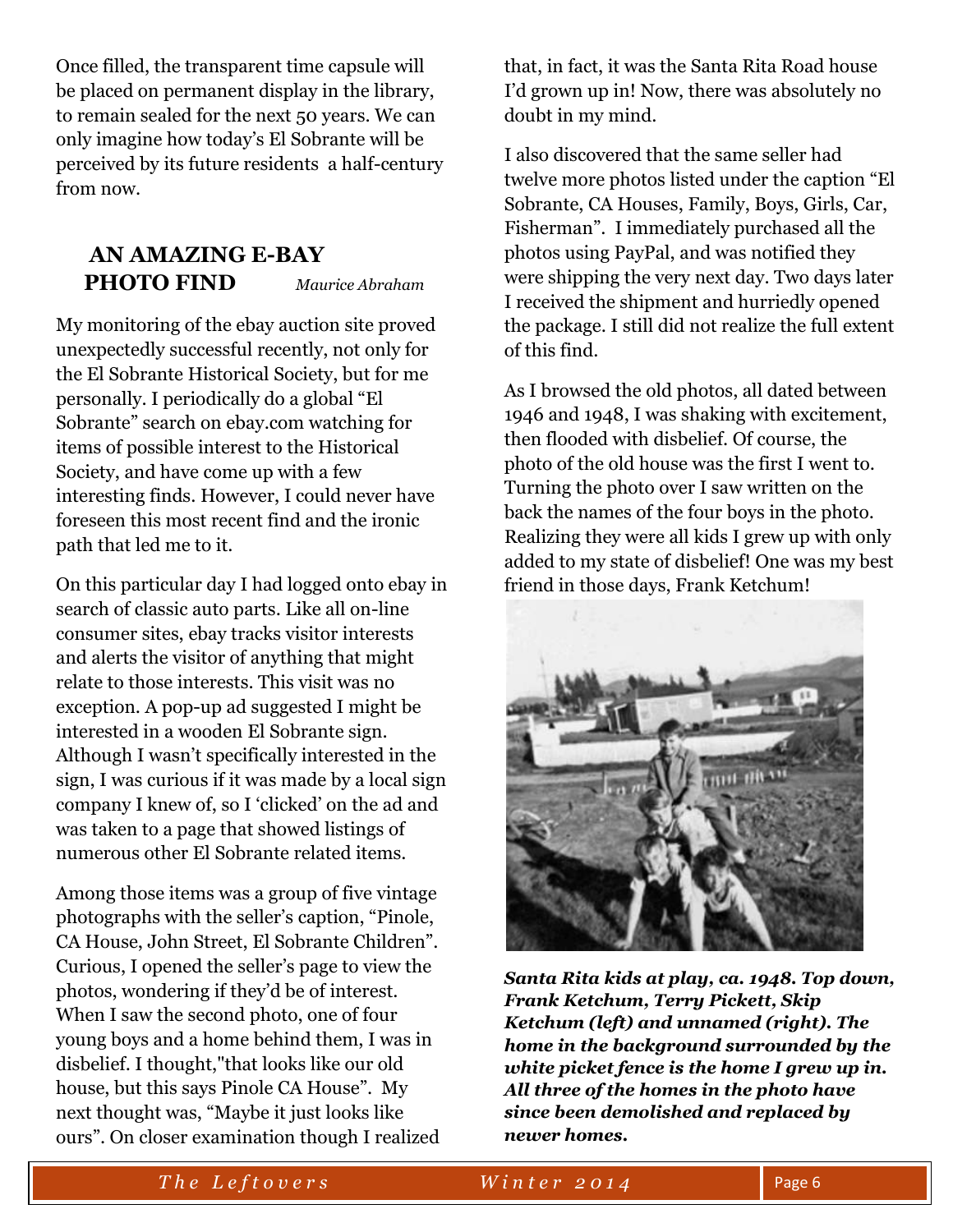Frank was three years ahead of me, played varsity football for De Anza and was in its first graduating class, 1957. (Incidentally, he is also in the Archery Hall of Fame…an interesting story in itself, but one for another time.) The other boys were Frank's brother, Skip, a neighbor, Terry Pickett, and a third unnamed boy I recognize, but whose name I don't recall for certain. I believe it is Larry Brockett.

I continued browsing through the remaining pictures, all of which had person's names and all of whom I remember clearly; other young friends and acquaintances as well as the mother and aunt of Frank. Frank lived next door to us, so I knew the entire family. Some of the photos had houses I recognized, many which still exist, but have changed over the decades with renovations and additions.



*El Sobrante girls, Loris Gifford (L), Sharon Picket (C) and Maureen Ketchum (R), at the corner of Samuel and John Streets in Pinole, CA, just downhill from their K-8 school, Pinole-Hercules School No. 1. ca. 1949*

When I shared the photos with my sister, Glenna, she was equally in awe and disbelief, not just about the photos themselves, but by the circuitous way I had found them. It still

seems quite eerie, as if some invisible force was in play bringing us together with those 65-year old photos.

From writings on the photo backsides, we determined the photographer was probably Frank Ketchum's cousin, Barbara Shaw, also a Santa Rita neighbor. I was very curious how the ebay seller came to possess these photos, so decided to contact him. Adding to my curiosity was the fact the seller, whom lives on the San Francisco Peninsula, has the last name Powers, the same as a family that in the mid-50s and 60s lived in the Shaw's former house. I learned that Mr. Powers was not related to the local Powers family and wasn't sure where he got these specific photos, probably at a garage sale or flea market. He did recall that they were in an album that appeared to be that of a young girl, and expressed his gratification that the photos would become part our Historical Society archives.

After the distraction these photos caused me, I never did find out who makes the El Sobrante sign. Oh well, next time.

~~~~~~~~~~~~~~~~~~~~~~~~~~~~~

## **New Acquisitions!**



One of the reasons we decided to form the El Sobrante Historical Society is to provide a place to donate El Sobrante memorabilia. Without a historical society, a community

loses those bits and pieces of its past, which link together to form a comprehensible story. Without a historical society, we probably would